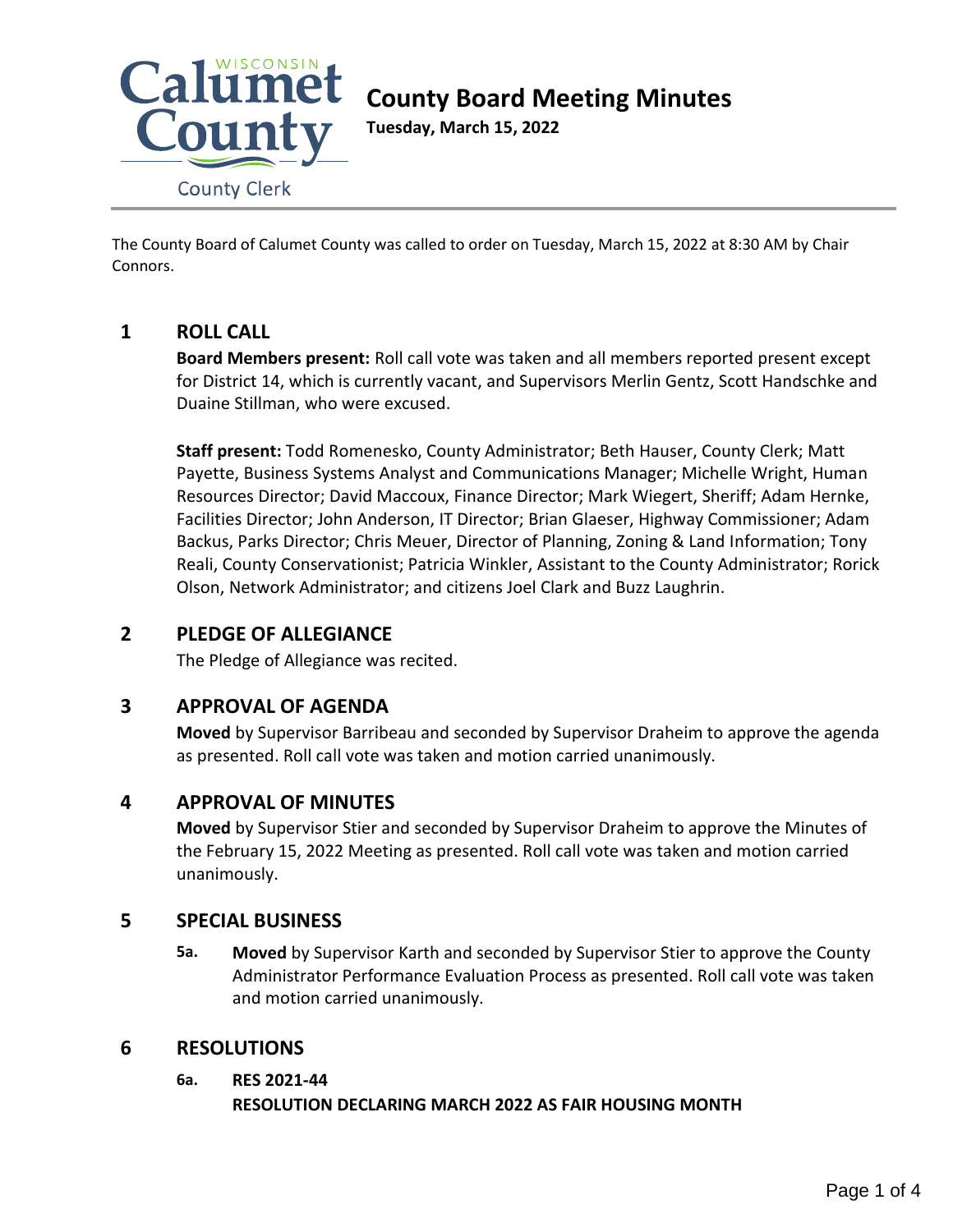**Moved** by Supervisor Karth and seconded by Supervisor Budde to adopt Resolution 2021-44 as presented. Roll call vote was taken and Resolution 2021-44 was adopted unanimously.

## **6b. RES 2021-45 RESOLUTION DESIGNATING THE WEEK OF APRIL 11th THROUGH APRIL 15th "WORKZONE SAFETY AWARENESS WEEK IN CALUMET COUNTY"**

**Moved** by Supervisor Barribeau and seconded by Supervisor Schwalenberg to adopt Resolution 2021-45 as presented. Roll call vote was taken and Resolution 2021-45 was adopted unanimously.

## **6c. RES 2021-46 RESOLUTION AUTHORIZING PARTICIPATION BY CALUMET COUNTY IN THE STATE-FUNDED SNOWMOBILE TRAIL PROGRAM**

**Moved** by Supervisor Stier and seconded by Supervisor Barribeau to adopt Resolution 2021-46 as presented. Roll call vote was taken and Resolution 2021-46 was adopted unanimously.

# **6d. RESOLUTION 2021-47 RESOLUTION AUTHORIZING CONTINUING APPROPRIATIONS**

**Moved** by Supervisor Stier and seconded by Supervisor Draheim to adopt Resolution 2021-47 as presented. Roll call vote was taken and Resolution 2021-47 was adopted unanimously.

# **6e. RES 2021-48 RESOLUTION AUTHORIZING THE AMENDMENT OF THE 2021 BUDGET**

**Moved** by Supervisor Barribeau and seconded by Supervisor Dietrich to adopt Resolution 2021-48 as presented. Roll call vote was taken and Resolution 2021-48 was adopted unanimously.

# **6f. RESOLUTION 2021-49 RESOLUTION AUTHORIZING PROJECT LENGTH APPROPRIATIONS FOR AMERICAN RESCUE PLAN ACT PROJECTS**

**Moved** by Supervisor Draheim and seconded by Supervisor Kleckner to adopt Resolution 2021-49. Roll call vote was taken and Resolution 2021-49 was adopted unanimously.

# **6g. RESOLUTION 2021-50 RESOLUTION AUTHORIZING SALARIES FOR ELECTED OFFICIALS FOR THE YEARS 2023- 2026**

**Moved** by Supervisor Dietrich and seconded by Supervisor Barribeau to adopt Resolution 2021-50 as presented. Roll call vote was taken and Resolution 2021-50 was adopted with 16 ayes, 1 nay (Draheim), 4 absent/excused.

#### **6h. RESOLUTION 2021-51**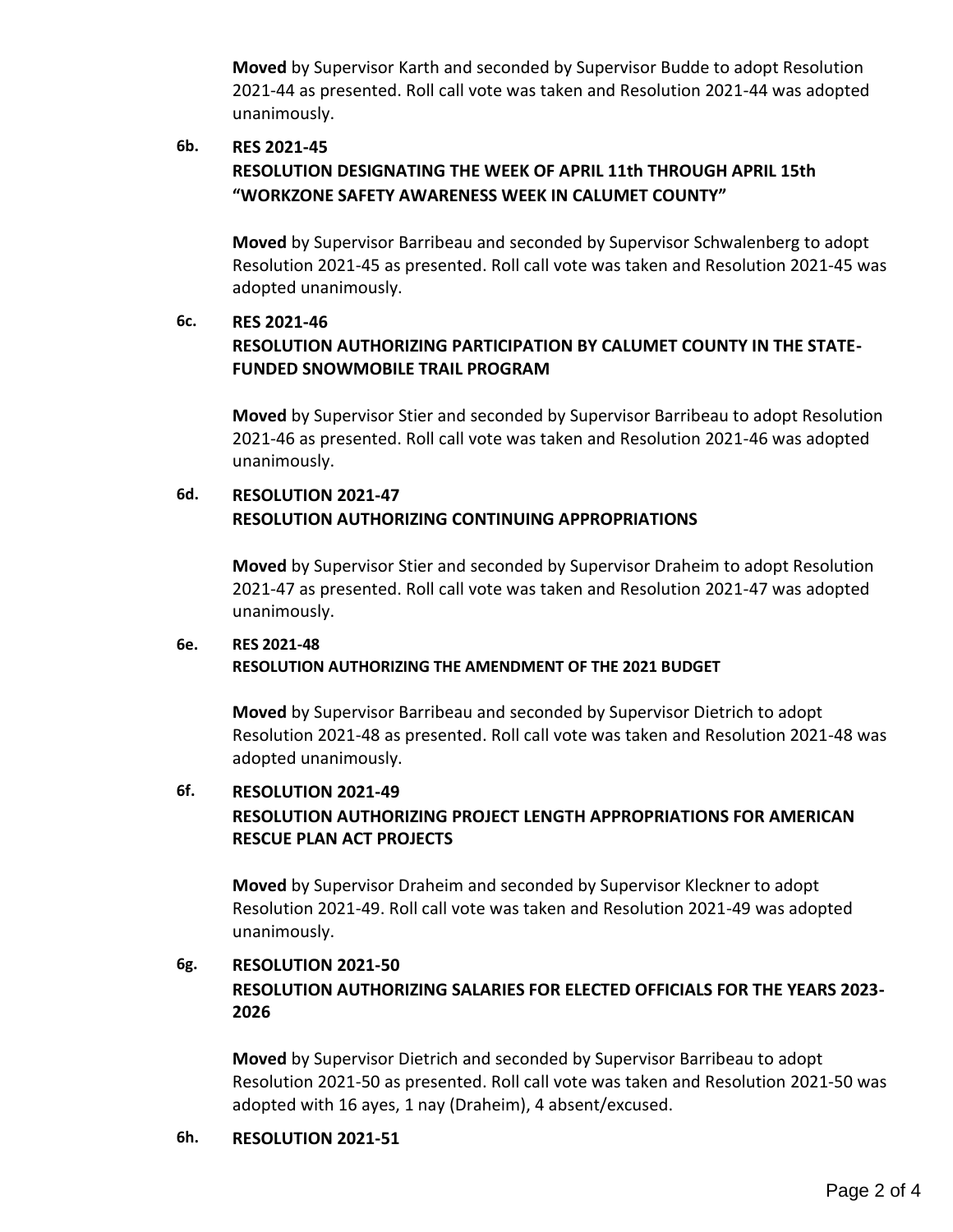#### **RESOLUTION ACKNOWLEDGING THE MERITORIOUS WORK OF SUPERVISOR BILL BARRIBEAU**

**Moved** by Supervisor Stier and seconded by Supervisor Draheim to adopt Resolution 2021-51. Roll call vote was taken and Resolution 2021-51 was adopted unanimously.

#### **6i. RESOLUTION 2021-52 RESOLUTION ACKNOWLEDGING THE MERITORIOUS WORK OF SUPERVISOR HOPE KARTH**

**Moved** by Supervisor Draheim and seconded by Supervisor Budde to adopt Resolution 2021-52 as presented. Roll call vote was taken and Resolution 2021-52 was adopted with 16 ayes, 1 nay (Karth), 4 absent/excused.

# **6j. RESOLUTION 2021-53 RESOLUTION ACKNOWLEDGING THE MERITORIOUS WORK OF SUPERVISOR MARILYN SCHUH**

**Moved** by Supervisor Stier and seconded by Supervisor Dietrich to adopt Resolution 2021-53 as presented. Roll call vote was taken and Resolution 2021-53 was adopted unanimously.

## **7 ORDINANCES**

Complete Ordinances can be viewed on Pages 38-101 of the following document: https://calumetcounty.org/AgendaCenter/ViewFile/Agenda/\_03152022-1719 or at the County Clerk's Office.

#### **7a. ORDINANCE 2021-10**

#### **ORDINANCE TO AMEND THE CALUMET COUNTY CODE OF ORDINANCES CHAPTER 10, ARTICLE III., BUILDINGS AND BUILDING REGULATIONS – POST-CONSTRUCTION STORMWATER MANAGEMENT**

**Moved** by Supervisor Draheim and seconded by Supervisor Schwalenberg to enact Ordinance 2021-10 as presented. Roll call vote was taken and Ordinance 2021-10 was enacted unanimously.

#### **7b. ORDINANCE 2021-11 ORDINANCE TO AMEND THE CALUMET COUNTY CODE OF ORDINANCES CHAPTER 18, ARTICLE II. NONMETALLIC MINING ORDINANCE**

**Moved** by Supervisor Kleckner and seconded by Supervisor Karth to enact Ordinance 2021-11 as presented. Roll call vote was taken and Ordinance 2021-11 was enacted unanimously.

## **7c. ORDINANCE 2021-12 ORDINANCE TO AMEND THE CALUMET COUNTY CODE OF ORDINANCES CHAPTER 18, ARTICLE IV. MANURE STORAGE AND RUNOFF MANAGEMENT**